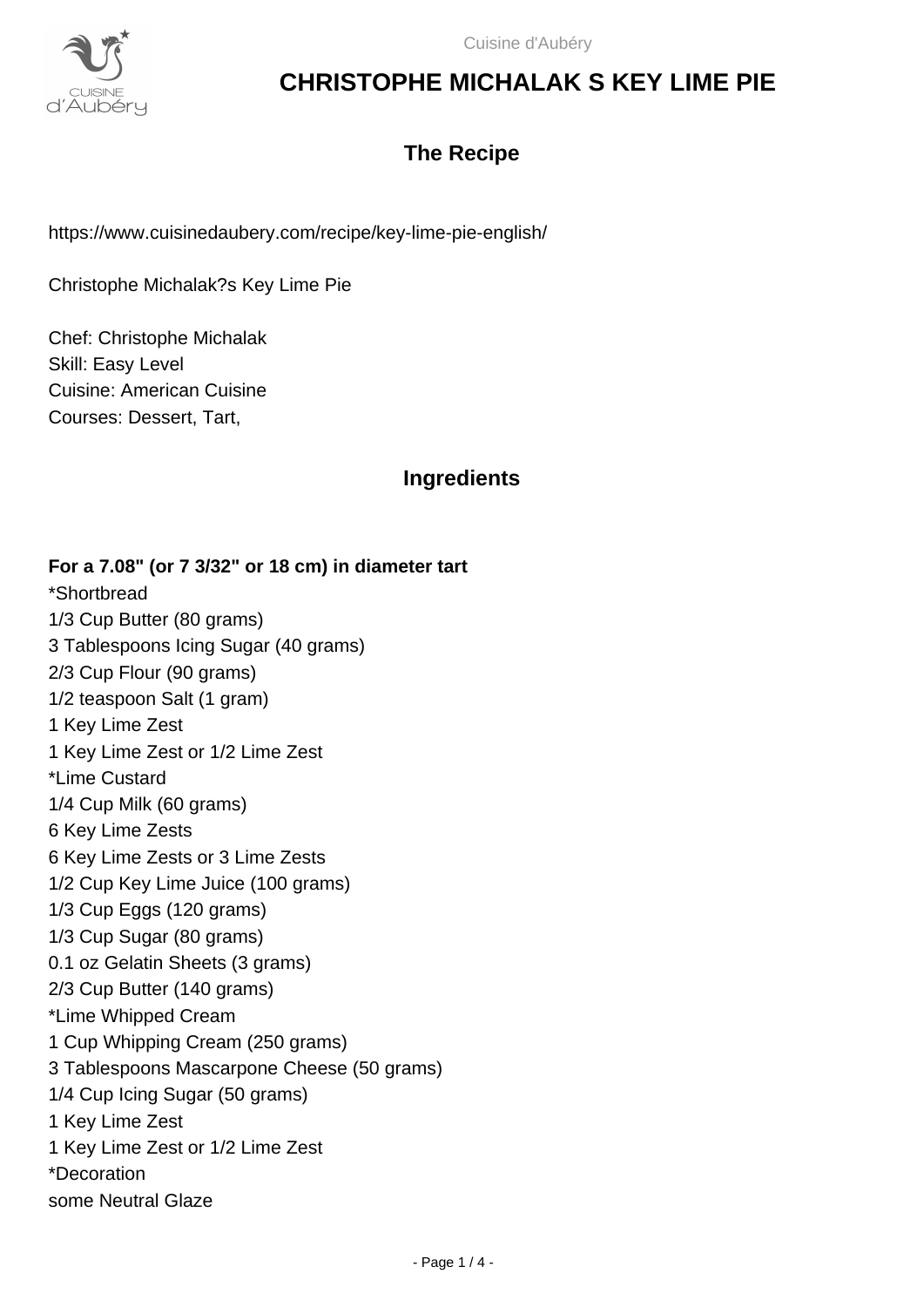

#### some Neutral Glaze For the recipe, see HERE

#### **For a 7.87" (or 7 7/8" or 20 cm) in diameter tart**

\*Shortbread 1/2 Cup Butter (98.7 grams) 4 Tablespoons Icing Sugar (49.3 grams) 3/4 Cup Flour (111.1 grams) 1/2 teaspoon Salt (1.2 grams) 1.2 Key Lime Zests 1.2 Key Lime Zests or 0.6 Lime Zest \*Lime Custard 1/3 Cup Milk (74 grams) 7.4 Key Lime Zests 7.4 Key Lime Zests or 3.7 Lime Zests 1/2 Cup Key Lime Juice (123.4 grams) 1/3 Cup Eggs (148.1 grams) 1/2 Cup Sugar (98.7 grams) 0.13 oz Gelatin Sheets (3.7 grams) 3/4 Cup Butter (172.8 grams) \*Lime Whipped Cream 1 1/3 Cup Whipping Cream (308.6 grams) 4 Tablespoons Mascarpone Cheese (61.7 grams) 1/3 Cup Icing Sugar (61.7 grams) 1.2 Key Lime Zests 1.2 Key Lime Zests or 0.6 Lime Zest \*Decoration some Neutral Glaze some Neutral Glaze For the recipe, see HERE

#### **For a 7.87" (or 7 7/8" or 20 cm) in diameter tart**

\*Shortbread 1/2 Cup Butter (119.5 grams) 1/3 Cup Icing Sugar (59.7 grams) 1 Cup Flour (134.4 grams) 1/2 teaspoon Salt (1.4 grams) 1.4 Key Lime Zests 1.4 Key Lime Zests or 0.7 Lime Zest \*Lime Custard 1/2 Cup Milk (89.6 grams) 8.9 Key Lime Zests 8.9 Key Lime Zests or 4.4 Lime Zests 2/3 Cup Key Lime Juice (149.3 grams)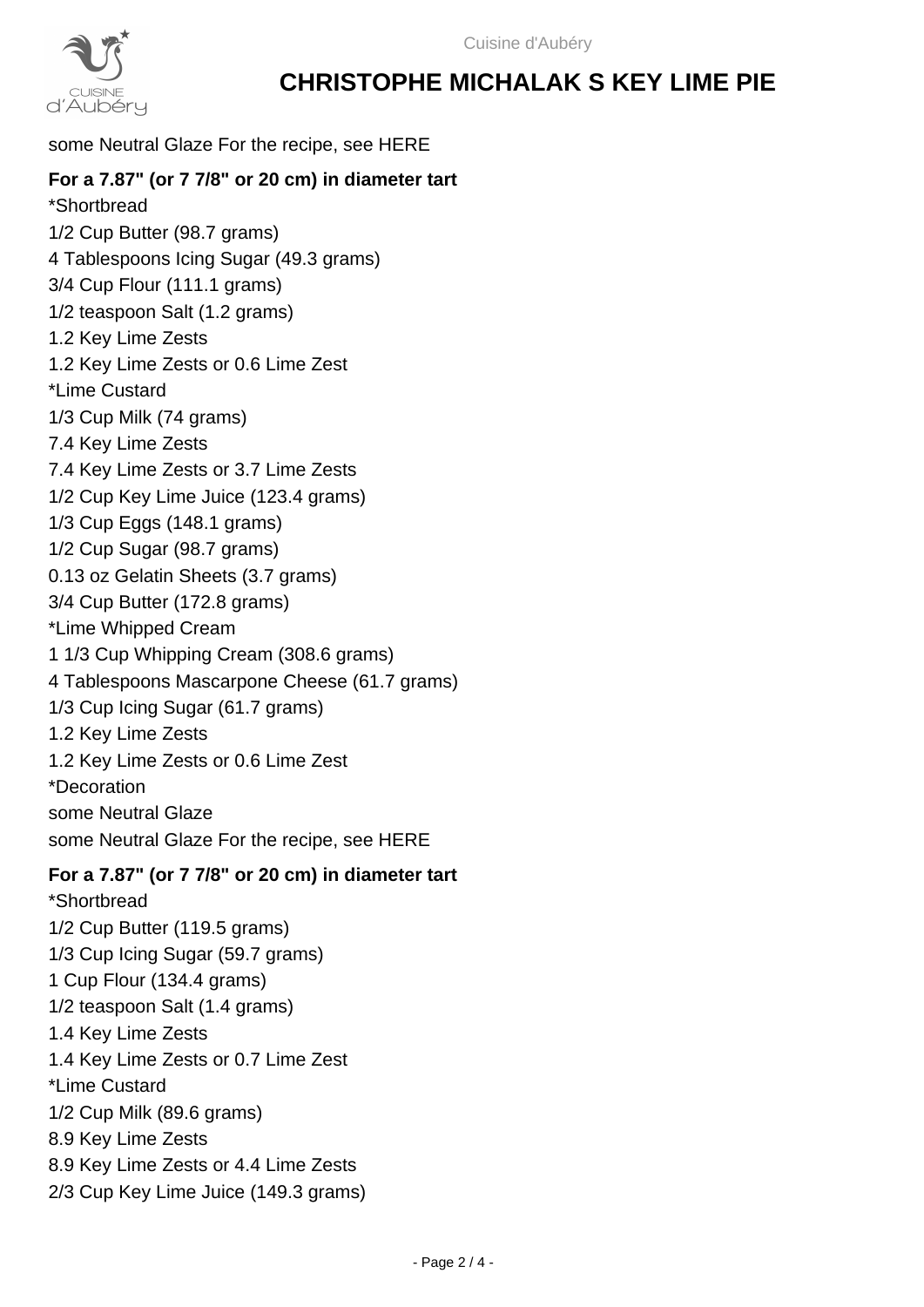

1/2 Cup Eggs (179.2 grams) 1/2 Cup Sugar (119.5 grams) 0.15 oz Gelatin Sheets (4.4 grams) 1 Cup Butter (209.1 grams) \*Lime Whipped Cream 1 2/3 Cup Whipping Cream (373.4 grams) 1/3 Cup Mascarpone Cheese (74.6 grams) 1/3 Cup Icing Sugar (74.6 grams) 1.4 Key Lime Zests 1.4 Key Lime Zests or 0.7 Lime Zest \*Decoration some Neutral Glaze some Neutral Glaze For the recipe, see HERE

#### **For a 9.44" (or 9 29/64" or 24 cm) in diameter tart**

\*Shortbread 2/3 Cup Butter (142.2 grams) 1/3 Cup Icing Sugar (71.1 grams) 1 Cup Flour (160 grams) 1/2 teaspoon Salt (1.7 grams) 1.7 Key Lime Zests 1.7 Key Lime Zests or 0.8 Lime Zest \*Lime Custard 1/2 Cup Milk (106.6 grams) 10.6 Key Lime Zests 10.6 Key Lime Zests or 5.3 Lime Zests 3/4 Cup Key Lime Juice (177.7 grams) 1/2 Cup Eggs (213.3 grams) 2/3 Cup Sugar (142.2 grams) 0.18 oz Gelatin Sheets (5.3 grams) 1 Cup Butter (248.8 grams) \*Lime Whipped Cream 2 Cups Whipping Cream (444.4 grams) 1/3 Cup Mascarpone Cheese (88.8 grams) 1/2 Cup Icing Sugar (88.8 grams) 1.7 Key Lime Zests 1.7 Key Lime Zests or 0.8 Lime Zest \*Decoration some Neutral Glaze some Neutral Glaze For the recipe, see HERE